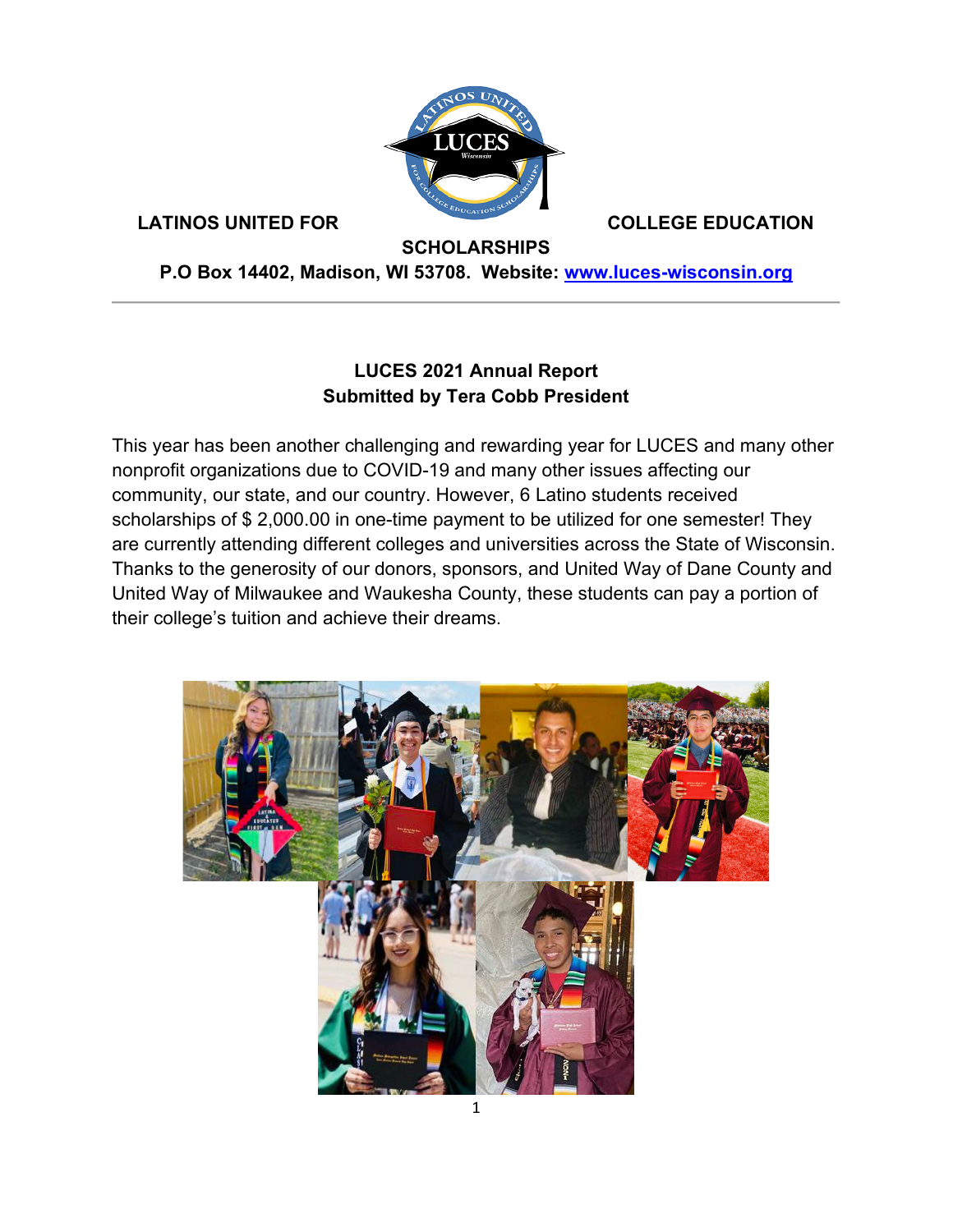#### **Mission**

LUCES is a 501c3 Nonprofit Organization that promotes and advocates for Higher Education and Advancement of Latino Students in Wisconsin through Mentoring Programs and the provision of Merit and Need-Based Scholarships.

### **Vision**

LUCES Vision is to ensure that every Latino student that graduates from every Wisconsin High School enrolls in college, stays in college, and graduates college.

## **Program Description**

Our Mentoring Program at LUCES enhances the work that the Scholarship Committee provides to help pay partial tuition for our students so they can achieve their dreams to have a better and brighter future, for them, their families and our Wisconsin community. LUCES offers a mentoring program for all scholarship recipients, past, present and future. Our goal is to support, enhance, educate, and be a resource to our students.

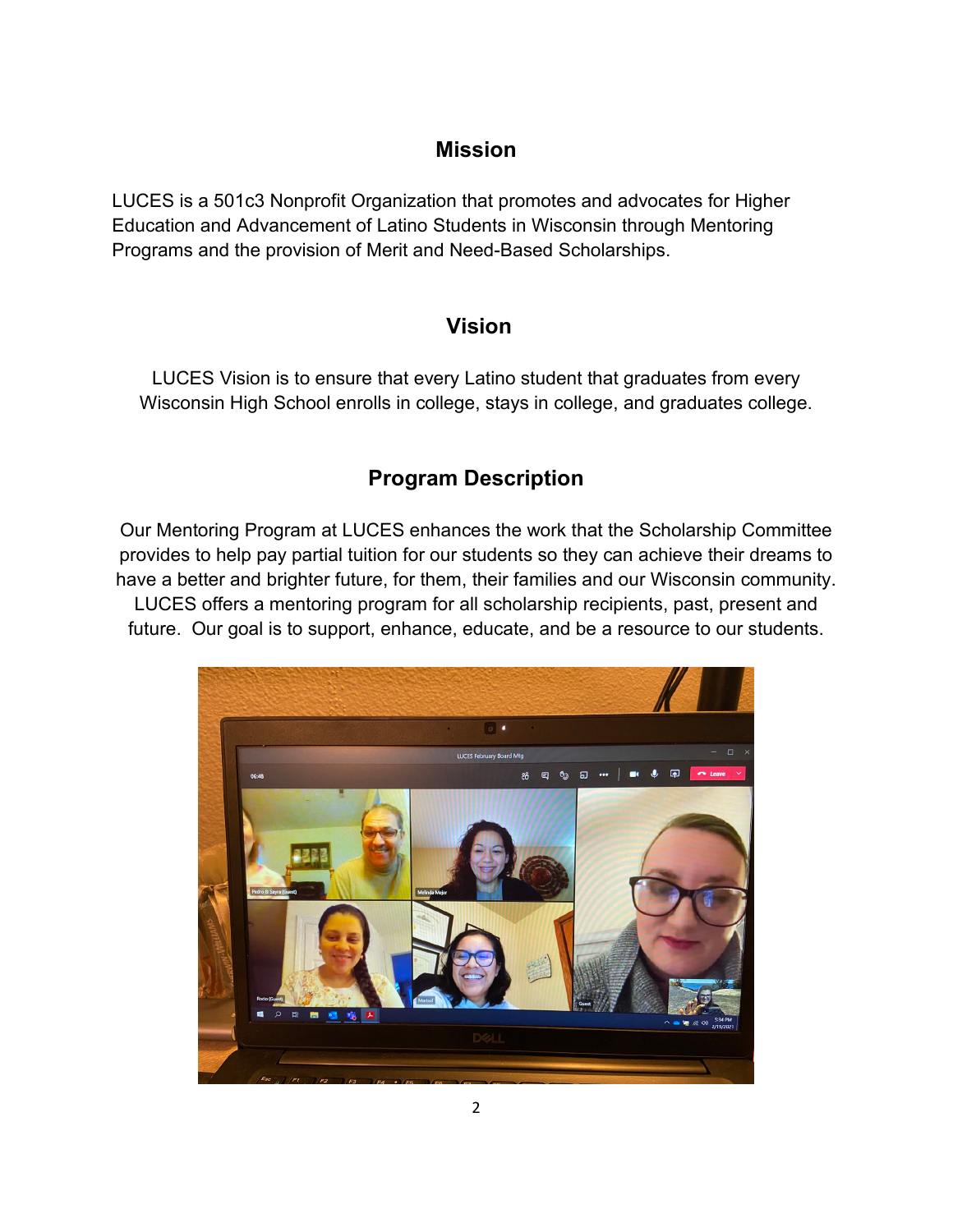## **Financial Information**

Dates: From 01/31 to 11/30/2020

| <b>Sponsors</b>                               |             |
|-----------------------------------------------|-------------|
| Nick & Judith Topitzes Family Foundation Inc. | \$2,500.00  |
| <b>Alliant Energy</b>                         | \$1,500.00  |
| Hawks Quindel                                 | \$1,500.00  |
| <b>Sherwin-Williams Madison District</b>      | \$1,500.00  |
| <b>CUNA Mutual Group</b>                      | \$2,500.00  |
| Quartz Health Solutions, Inc                  | \$800.00    |
| Sherwin-Williams Corporate Match              | \$1,500.00  |
| One City Schools                              | \$7,000.00  |
| <b>Bank of Sun Prairie</b>                    | \$2,500.00  |
| Sub Total:                                    | \$21,300.00 |
| <b>Donations</b>                              |             |
| 1.27.21 Paypal Sherwin Williams               | \$1,140.02  |
| 9.14.21 Paypal Mandi Sersch-Morstad &         |             |
| Sergio Gonzales                               | \$823.96    |
|                                               |             |
| <b>Sub Total:</b>                             | \$1,963.98  |
| Total:                                        | \$23,263.98 |
|                                               |             |
| <b>Expenses</b><br><b>LUCES Scholarships</b>  | \$12,000.00 |
| <b>Certified Mail/Stamps</b>                  | \$100.50    |
| LUCES P.O. Box Renewal                        | \$146.00    |
| Moonstruck Media/Videos                       | \$1,543.49  |
| <b>LUCES Website Maintenance</b>              | \$168.87    |
| WI Department of Financial Institutions       | \$64.00     |
| Microsoft Yearly Plan                         | \$105.49    |
| Zoom Yearly Plan                              | \$158.15    |
| <b>Office Supplies</b>                        | \$9.45      |
| <b>Board Meeting Meals</b>                    | \$315.30    |
| <b>Mentorship Gifts</b>                       | \$249.95    |
| <b>Gift Cards</b>                             | \$520.00    |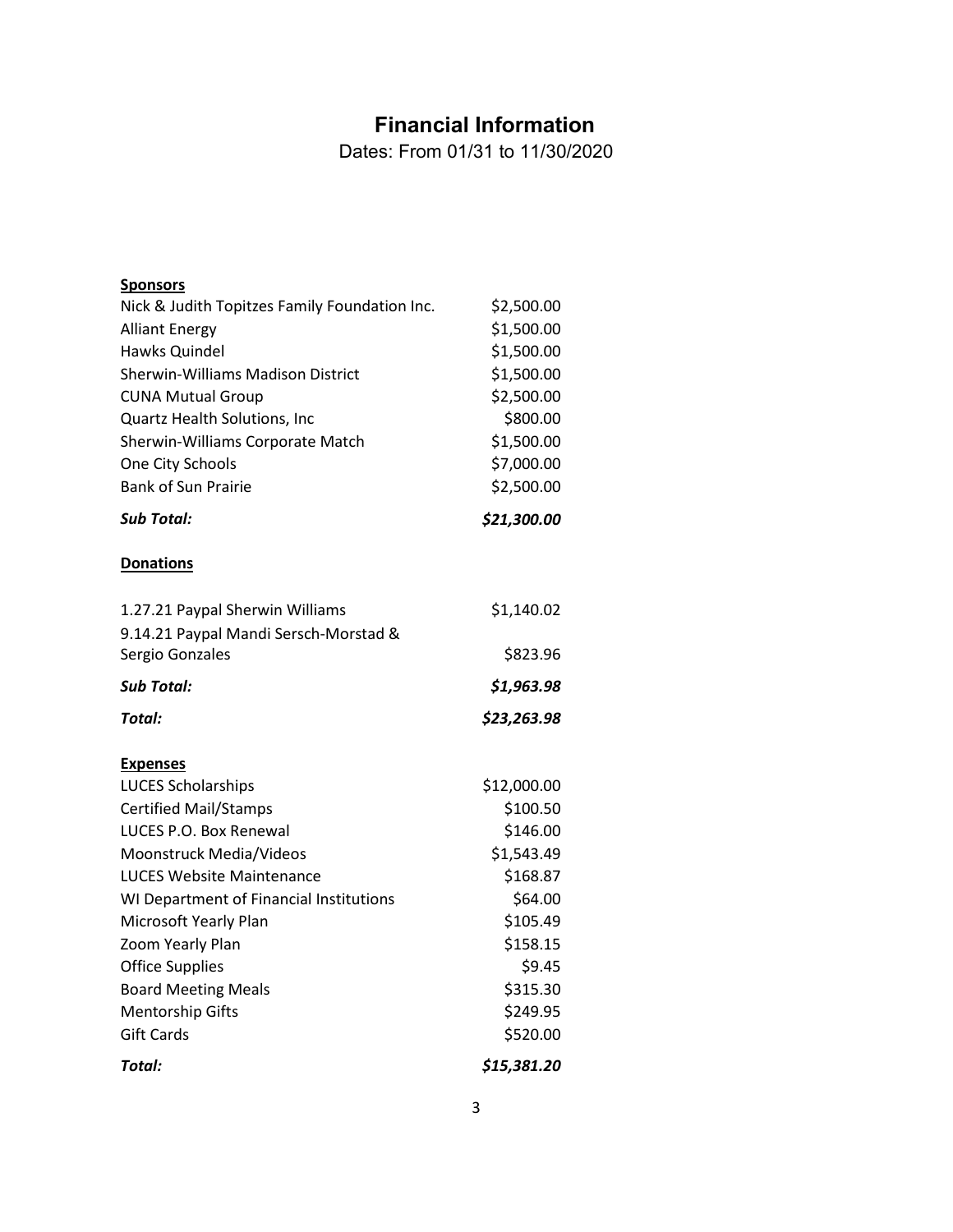## **2021 Gala Sponsors and Donors**

Bank of Sun Prairie Nick and Judy Topitzes Family Foundation Alliant Energy Sherwin Williams Cuna Mutual Group Quartz Health Solutions One City Schools Hawks Quindel

## **2020 LUCES Board of Directors**

# **Board of Directors**

**Tera Cobb Board President** 



Sayra M. Jayo - Vice-President &<br>Fund Development Coordinator



**Stephanie Wallom Board Member**